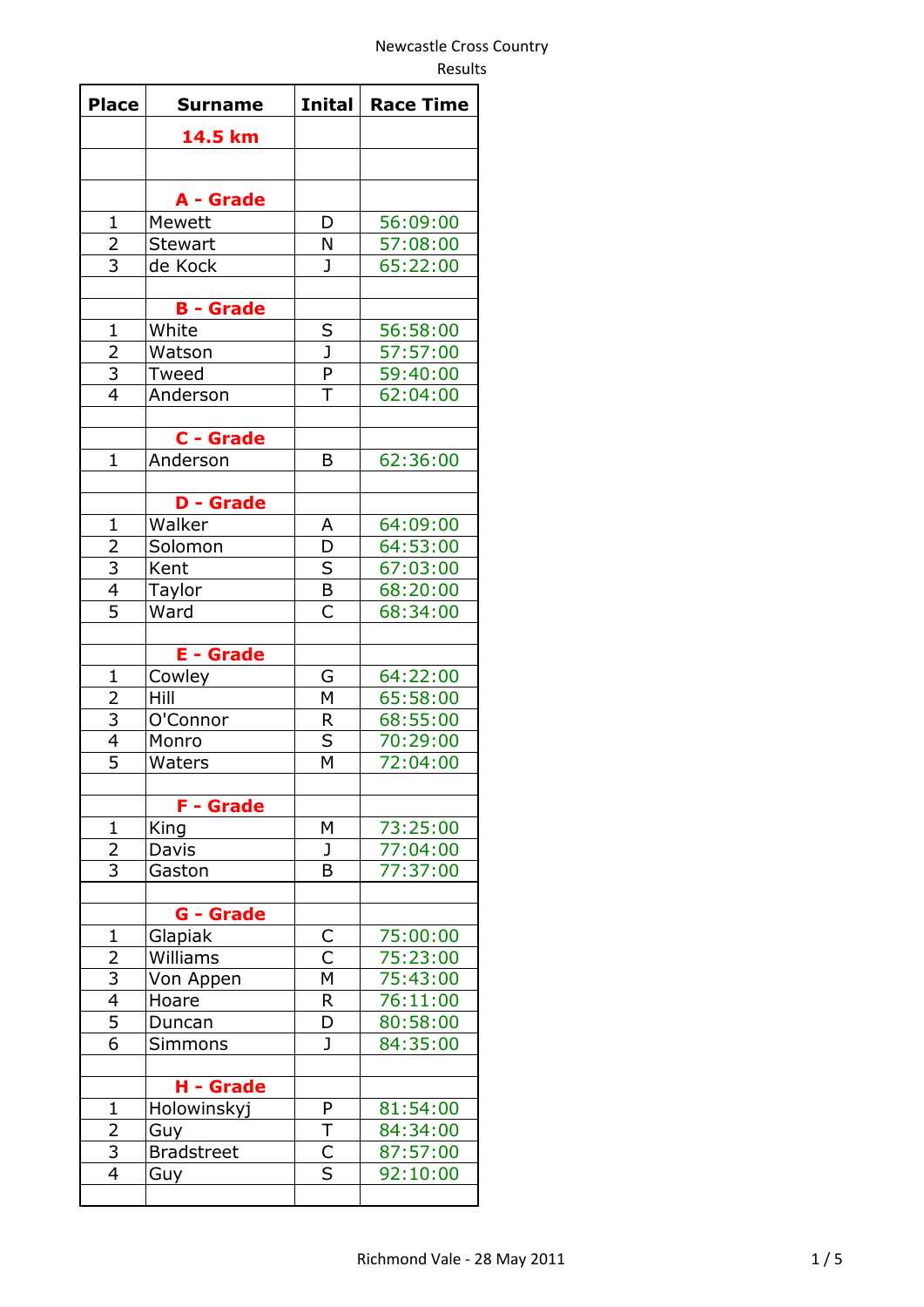| <b>Place</b>                     | <b>Surname</b>    | Inital | <b>Race Time</b> |
|----------------------------------|-------------------|--------|------------------|
|                                  |                   |        |                  |
|                                  | I - Grade         |        |                  |
| $\mathbf{1}$                     | Van Netten        | K      | 77:44:00         |
|                                  | J - Grade         |        |                  |
| $\mathbf{1}$                     | Joyce             | J      | 92:23:00         |
| 2                                | Guy               | K      | 96:10:00         |
|                                  |                   |        |                  |
|                                  | <b>New Runner</b> |        |                  |
| $\mathbf{1}$                     | Murray            | P      | 56:50:00         |
|                                  |                   |        |                  |
|                                  | <b>5.8 km</b>     |        |                  |
|                                  | A - Grade         |        |                  |
| $\mathbf 1$                      | King              | N      | 21:16:00         |
|                                  |                   |        |                  |
|                                  | <b>B</b> - Grade  |        |                  |
| $\mathbf{1}$                     | Dawson            | L      | 23:02:00         |
|                                  |                   |        |                  |
|                                  | C - Grade         |        |                  |
| $\mathbf{1}$                     | <b>Doley</b>      | W      | 23:49:00         |
|                                  | <b>D</b> - Grade  |        |                  |
| $\mathbf{1}$                     | Slomka            | $\top$ | 24:07:00         |
|                                  | Dawson            | D      | 25:08:00         |
| $rac{2}{3}$                      | Zeman             | D      | 26:20:00         |
|                                  |                   |        |                  |
|                                  | <b>E</b> - Grade  |        |                  |
| 1                                | Mitchison         | R      | 24:52:00         |
| $\overline{2}$                   | Fletcher          | K      | 26:16:00         |
| 3                                | Clark             | J      | 26:23:00         |
| $\overline{\mathcal{A}}$         | Muir              | N      | 27:24:00         |
| 5                                | Lennon            | J      | 27:38:00         |
|                                  |                   |        |                  |
|                                  | <b>F</b> - Grade  |        |                  |
| $\mathbf 1$                      | <b>Bartlett</b>   | P      | 27:10:00         |
| $\overline{2}$                   | Kelly-Moore       | н      | 27:57:00         |
| $\overline{3}$                   | Ellis-White       | B      | 28:12:00         |
| 4                                | Kavur             | M      | 28:14:00         |
| $\overline{5}$<br>$\overline{6}$ | Reid<br>Holland   | G<br>M | 29:06:00         |
|                                  |                   |        | 30:13:00         |
|                                  | <b>G</b> - Grade  |        |                  |
| $\mathbf{1}$                     | Lott              | S      | 29:20:00         |
| 2                                | Harris            | G      | 29:28:00         |
| 3                                | Puller            | D      | 31:46:00         |
|                                  |                   |        |                  |
|                                  | H - Grade         |        |                  |
| $\mathbf{1}$                     | <b>Busteed</b>    | R      | 30:36:00         |
| $\overline{2}$                   | <b>Beverley</b>   | G      | 31:24:00         |
| $\overline{3}$                   | Greaves           | Μ      | 31:42:00         |
| $\overline{4}$                   | Carver            | S      | 31:50:00         |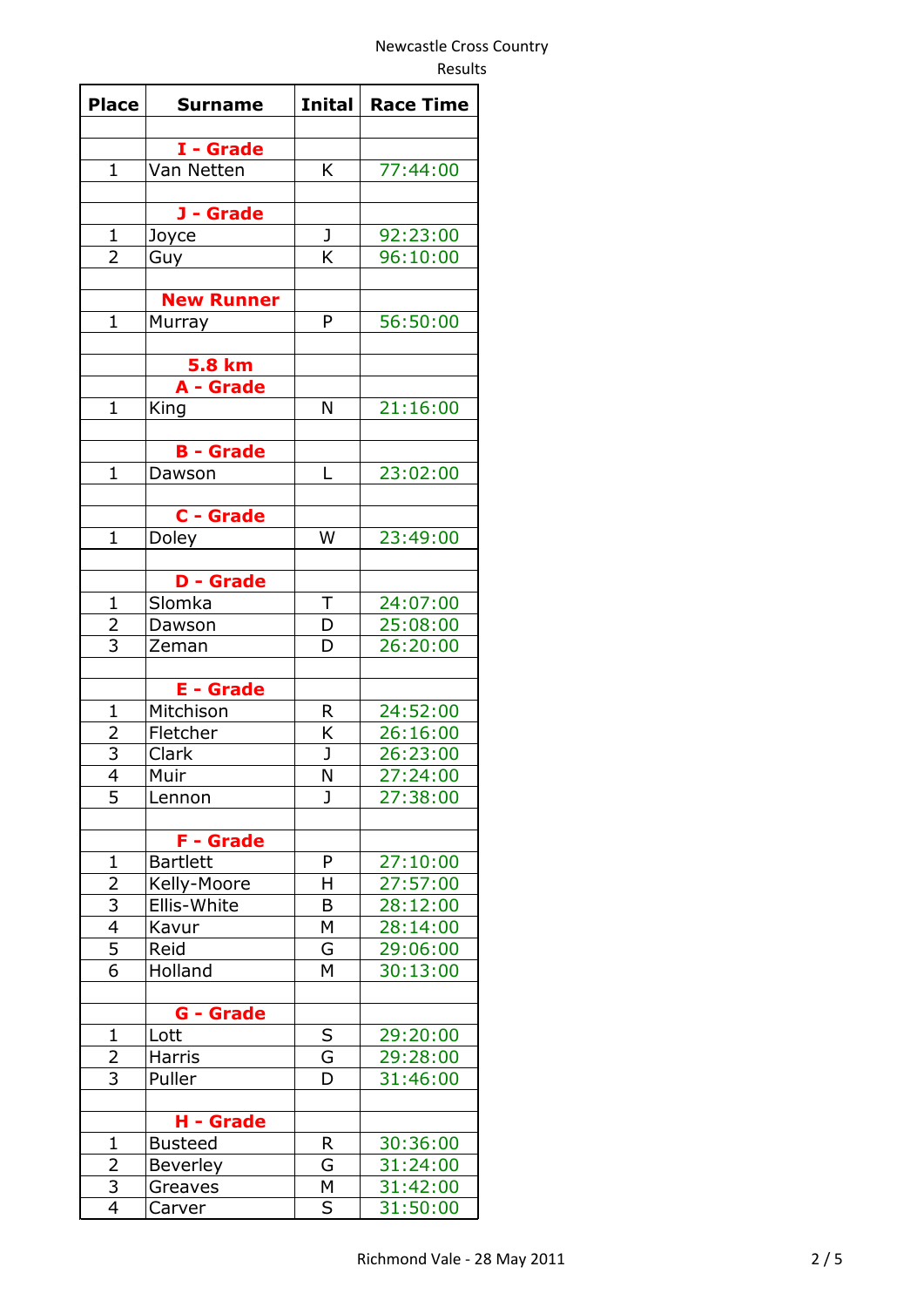| <b>Place</b>            | <b>Surname</b>                   | <b>Inital</b>           | <b>Race Time</b> |
|-------------------------|----------------------------------|-------------------------|------------------|
| 5                       | Coombes                          | Y                       | 32:45:00         |
| $\overline{6}$          | Thomas                           | V                       | 32:56:00         |
|                         |                                  |                         |                  |
|                         | I - Grade                        |                         |                  |
| $\mathbf 1$             | Curryer                          | H                       | 31:00:00         |
| $\overline{2}$          | Taylor                           | R                       | 31:56:00         |
| 3                       | Monro                            | K                       | 33:03:00         |
| $\overline{4}$          | Lennon                           | H                       | 34:37:00         |
| $\overline{5}$          | Lott                             | S                       | 37:03:00         |
|                         |                                  |                         |                  |
|                         | J - Grade                        |                         |                  |
| $\mathbf{1}$            | Curryer                          | Ν                       | 34:51:00         |
| $\overline{2}$          | Randall                          | K                       | 35:23:00         |
| $\frac{3}{4}$           | Carr                             | N                       | 35:35:00         |
|                         | Woodcock                         | R                       | 36:49:00         |
|                         | Isberg                           | $\mathsf{C}$            | 37:00:00         |
| $\frac{6}{7}$           | Williams                         | $\overline{\mathsf{T}}$ | 37:11:00         |
|                         | Emslie                           | $\overline{\mathsf{R}}$ | 37:33:00         |
| 8                       | McDonald                         | $\mathsf{R}$            | 38:34:00         |
| $\overline{9}$          | Lilley                           | $\overline{\mathsf{D}}$ | 38:48:00         |
| 10                      | Cole                             | $\overline{\mathsf{T}}$ | 39:43:00         |
| 11                      | Little                           | $\overline{\mathsf{E}}$ | 42:22:00         |
| 12                      | Guy                              | K                       | 43:20:00         |
| 13                      | Guy                              |                         | 45:11:00         |
| 14                      | Gudsell                          | $rac{S}{J}$             | 48:05:00         |
|                         |                                  |                         |                  |
|                         | 3 km                             |                         |                  |
|                         | <b>B</b> - Grade                 |                         |                  |
| $\mathbf{1}$            | Clark                            | A                       | 12:33:00         |
| 2                       | Muir                             | T                       | 13:05:00         |
|                         |                                  |                         |                  |
|                         | C - Grade                        |                         |                  |
| 1                       | O'Connor                         | J                       | 12:29:00         |
| $\overline{2}$          | Greaves                          | R                       | 12:31:00         |
| 3<br>$\overline{4}$     | Watson                           | N<br>Ċ                  | 12:46:00         |
|                         | Galbraith                        |                         | 14:24:00         |
|                         |                                  |                         |                  |
| $\mathbf{1}$            | <b>D</b> - Grade<br><b>Doley</b> | H                       | 13:43:00         |
|                         |                                  |                         |                  |
|                         | <b>E</b> - Grade                 |                         |                  |
| 1                       | Lilley                           | М                       | 13:21:00         |
| $\overline{2}$          | <b>Bugbird</b>                   | S                       | 13:32:00         |
| $\overline{\mathbf{3}}$ | Ford                             | $\overline{Z}$          | 13:33:00         |
| $\overline{4}$          | Frame                            | $\overline{\mathsf{R}}$ | 14:27:00         |
| $\overline{5}$          | Holland                          | Ġ                       | 14:55:00         |
|                         |                                  |                         |                  |
|                         | <b>F</b> - Grade                 |                         |                  |
| $\mathbf{1}$            | Greaves                          | P                       | 14:30:00         |
| $\overline{2}$          | Richards                         | А                       | 14:32:00         |
| 3                       | Clark                            | E                       | 15:12:00         |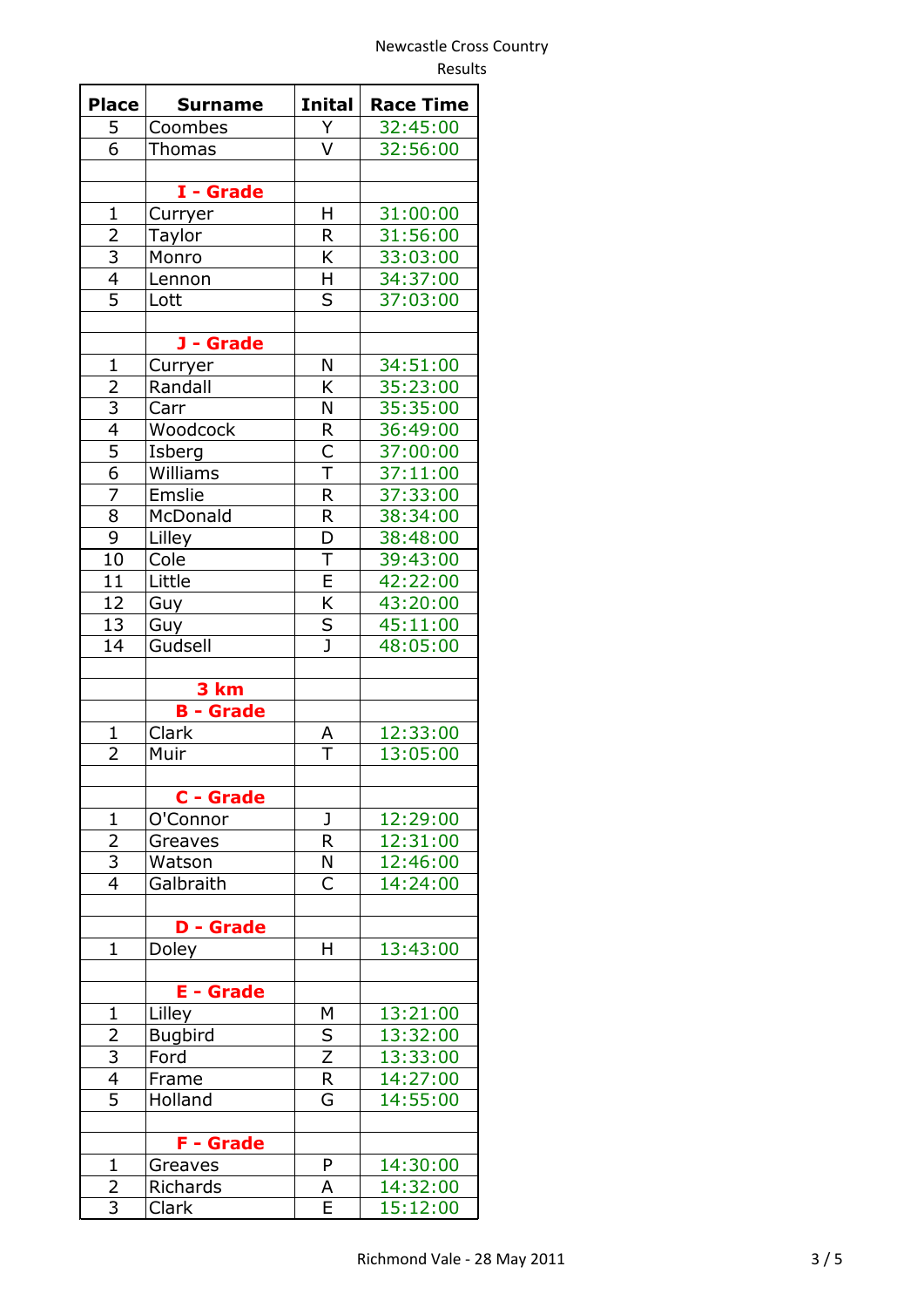| <b>Place</b>            | <b>Surname</b>     | <b>Inital</b>                      | <b>Race Time</b> |
|-------------------------|--------------------|------------------------------------|------------------|
| 4                       | Greaves            | D                                  | 15:48:00         |
| $\overline{5}$          | Hillyard           | А                                  | 19:41:00         |
| 6                       | Robinson           | J                                  | 20:47:00         |
|                         |                    |                                    |                  |
|                         | <b>G</b> - Grade   |                                    |                  |
| $\mathbf 1$             | Frame              | D                                  | 14:42:00         |
| $\overline{2}$          | Lott               | $\overline{\mathsf{C}}$            | 14:53:00         |
|                         | Mitchison          | $\overline{\mathsf{T}}$            | 15:20:00         |
| $\frac{3}{4}$           | Coombes            | $rac{C}{L}$                        | 16:41:00         |
| $\overline{5}$          | Tweed              |                                    | 19:04:00         |
| 6                       | Coombes            | M                                  | 19:13:00         |
|                         |                    |                                    |                  |
|                         | H - Grade          |                                    |                  |
| $\mathbf{1}$            | Rumbel             | D                                  | 17:32:00         |
|                         |                    |                                    |                  |
|                         | I - Grade          |                                    |                  |
| $\mathbf{1}$            | Rumbel             | J                                  | 18:10:00         |
|                         | Fox-Smith          | $\overline{\mathsf{s}}$            | 18:36:00         |
| $\frac{2}{3}$           | Little             | $\overline{\mathsf{B}}$            | 19:09:00         |
| $\overline{4}$          | Monro              | M                                  | 20:18:00         |
| $\overline{5}$          | Kent               | N                                  | 22:14:00         |
|                         |                    |                                    |                  |
|                         | J - Grade          |                                    |                  |
| $\mathbf{1}$            | Maurer             | H                                  | 17:45:00         |
| $\overline{c}$          | Fox-Smith          | А                                  | 18:49:00         |
| $\overline{3}$          | Salter             | B                                  | 18:58:00         |
| $\overline{4}$          | Monro              | $\rm I$                            | 19:00:00         |
| $\overline{5}$          | Rumbel             | Α                                  | 19:03:00         |
| $\overline{6}$          | Richards           | $\overline{\overline{\mathsf{C}}}$ | 19:04:00         |
| $\overline{7}$          | Sloan              | $\overline{\mathsf{D}}$            | 20:48:00         |
| 8                       | Sloan              | C                                  | 21:04:00         |
| 9                       | Puller             | Y                                  | 21:56:00         |
| 10                      | Rumbel             | R                                  | 22:17:00         |
| 11                      | Rumbel             | Ι                                  | 22:18:00         |
| 12                      | Sloan              | N                                  | 22:49:00         |
| 13                      | Little             | N                                  | 23:00:00         |
| 14                      | Guy                | S                                  | 23:10:00         |
| 15                      | Beverley           | $\overline{\mathsf{J}}$            | 25:35:00         |
| 16                      | Rumbel             | K                                  | 27:20:00         |
| 17                      | Hillyard           | G                                  | 27:42:00         |
| 18                      | Rumbel             | R                                  | 27:50:00         |
|                         |                    |                                    |                  |
|                         | <b>New Runners</b> |                                    |                  |
| $\mathbf{1}$            | Tweed              | W                                  | 15:57:00         |
| 2                       | Beverley           | Τ                                  | 16:07:00         |
| $\overline{\mathbf{3}}$ | <b>Beverley</b>    | B                                  | 19:10:00         |
| $\overline{4}$          | Puller             | P                                  | 20:05:00         |
| $\overline{5}$          | Tweed              | A                                  | 22:16:00         |
|                         |                    |                                    |                  |
|                         |                    |                                    |                  |
|                         |                    |                                    |                  |